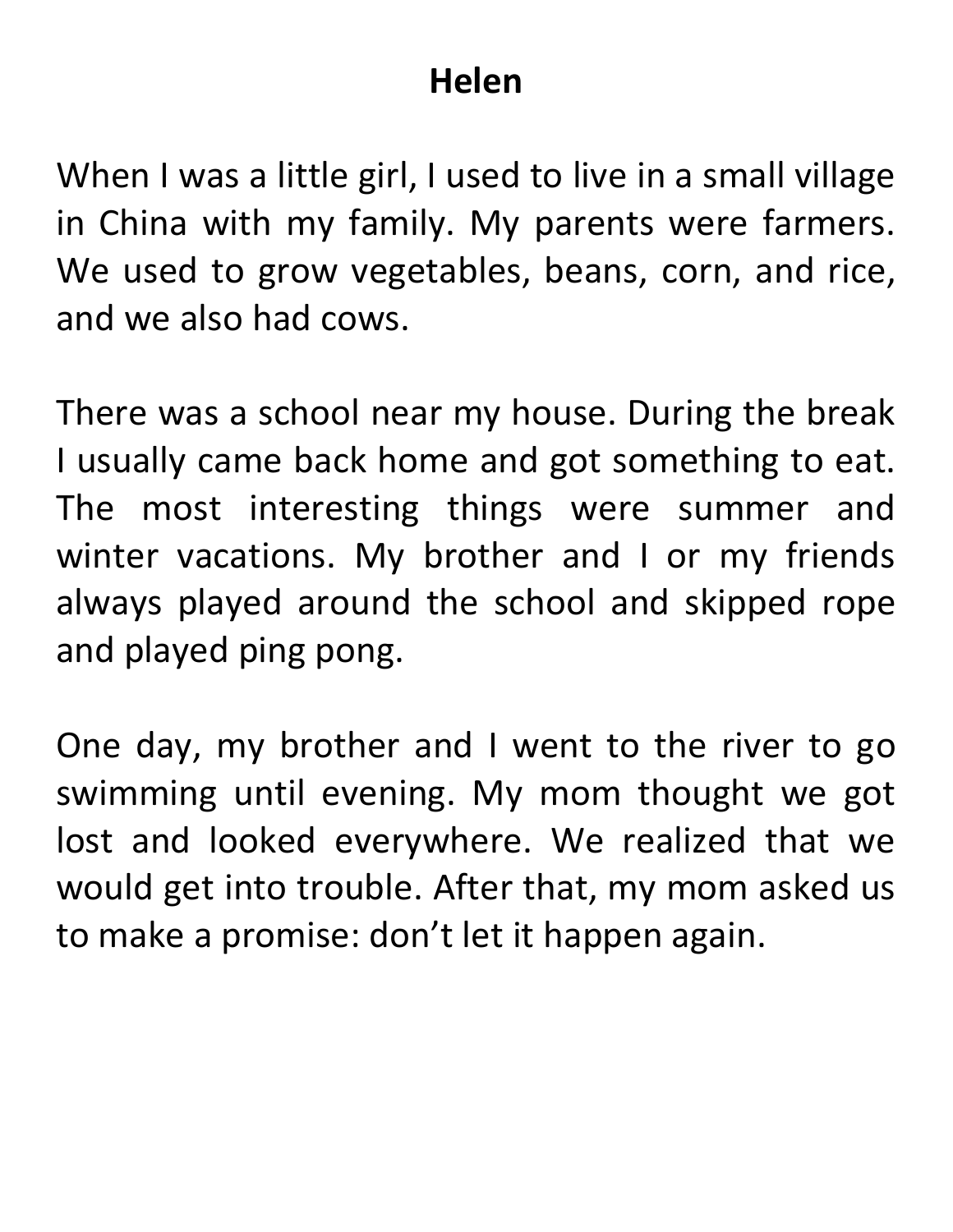# **Yue Nong**

I used to live with my parents and two older brothers. Now I live with my parents and my family. In China, when I finished work, I used to go out with my friends. Now I have to go home and make dinner for my family.

When I first came here, it was very different from our country. I saw different kinds of people. They had different color hair and eyes. In China, there are only Chinese. I saw a lot of cars parked on the street. I used to ride a bicycle; now I take the subway.

The weather is almost the same as my country. But in the winter in New York, we have heat everywhere except outside. In China, there was no heat; it was cold.

The language is different too. I used to speak Chinese. Now I speak a little English and I learn English at night. The U.S. gives us classes for free to learn English. I am very thankful.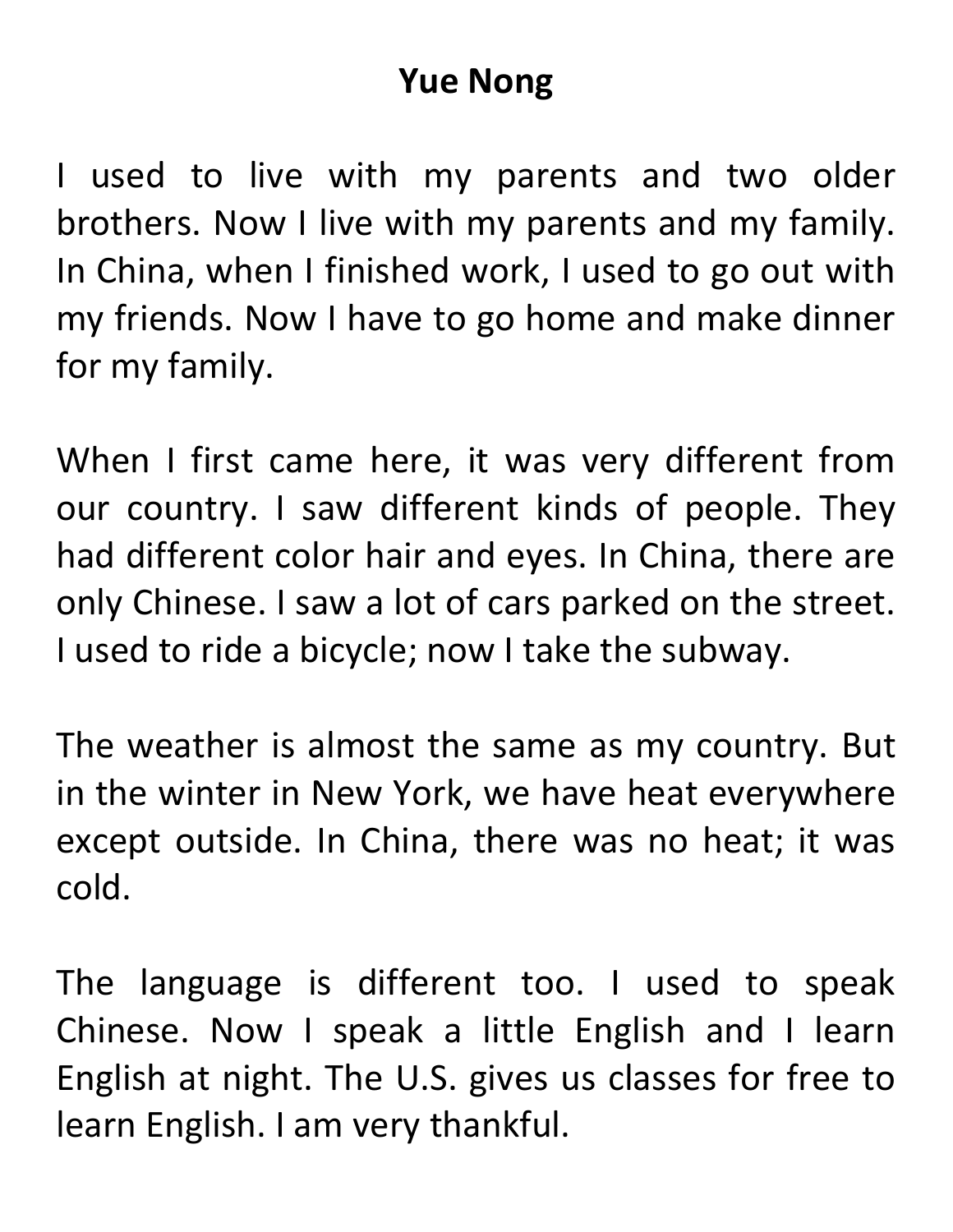# **Sonnia**

I'm from Ecuador, and when I was a child, my father used to work making leather suitcases and I used to turn them inside out with my head. This was a very difficult job. Now they are just memories.

My family used to live in Guayaquil, but now they live Paute. I used to live in Paute until I got married, but now I live in Queens, New York.

It's hard for me to live far away from my family. I'm used to visiting my parents every other day, having meals together and celebrating any of our birthdays. Now I can't.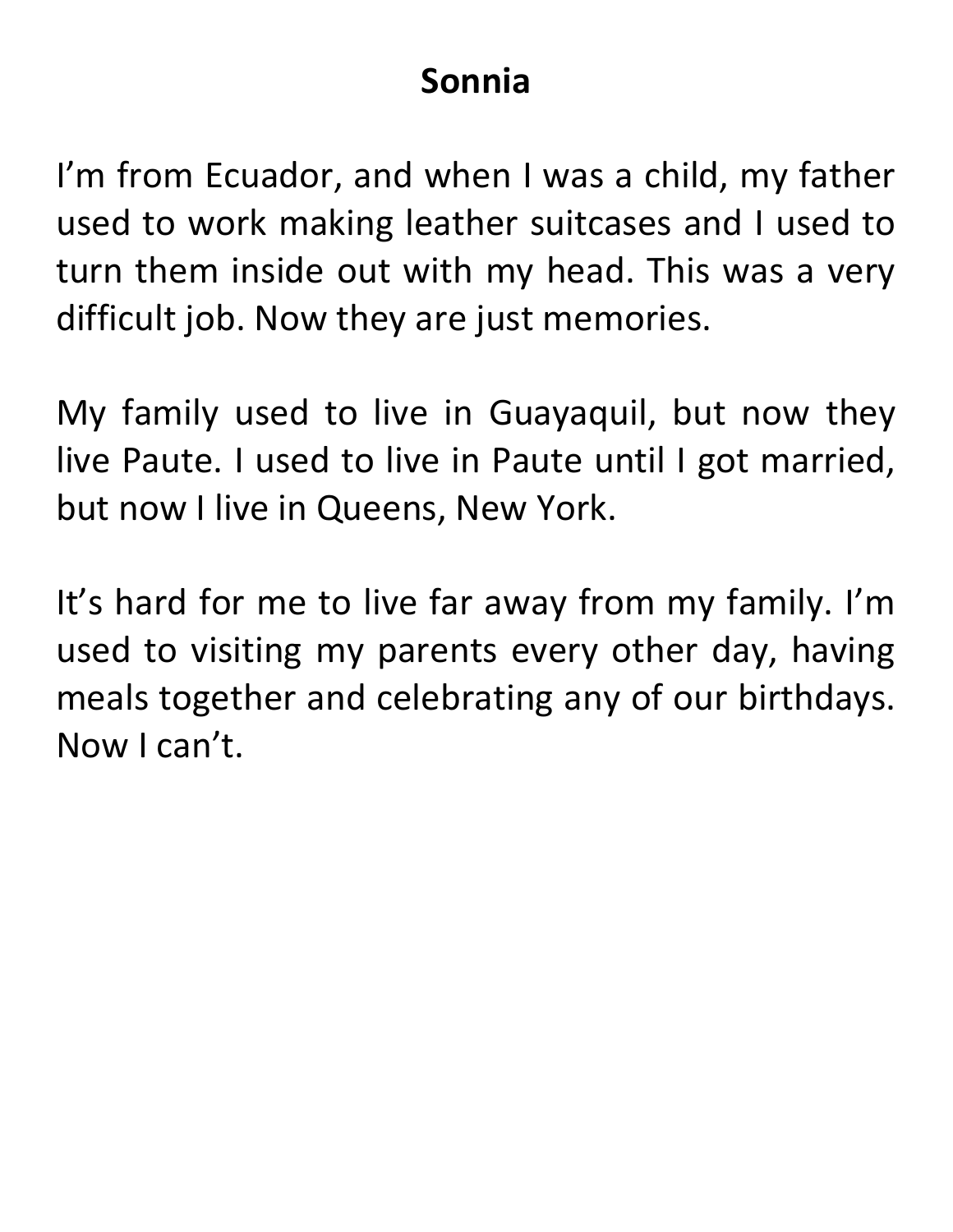# **Hai Lan**

My name is Hai Lan Lin. My English name is Helen. I have been living here for about four years. When I was new here, I didn't like it because it was different from my hometown. But now I am used to living in this kind of place. So now I like it here.

Back then I was used to living a free and relaxed life with no studies and no work. But in America, I have to work from seven a.m. until four p.m. I go home for a while to rest and head out to night school. I was used to communicating with others easily in my native language. But here I have to start over from the beginning.

There are too many differences between China and America. But as time passes, I am used to living in this style. I am used to working with different kinds of people and going to school with new friends. Now I am happy about it!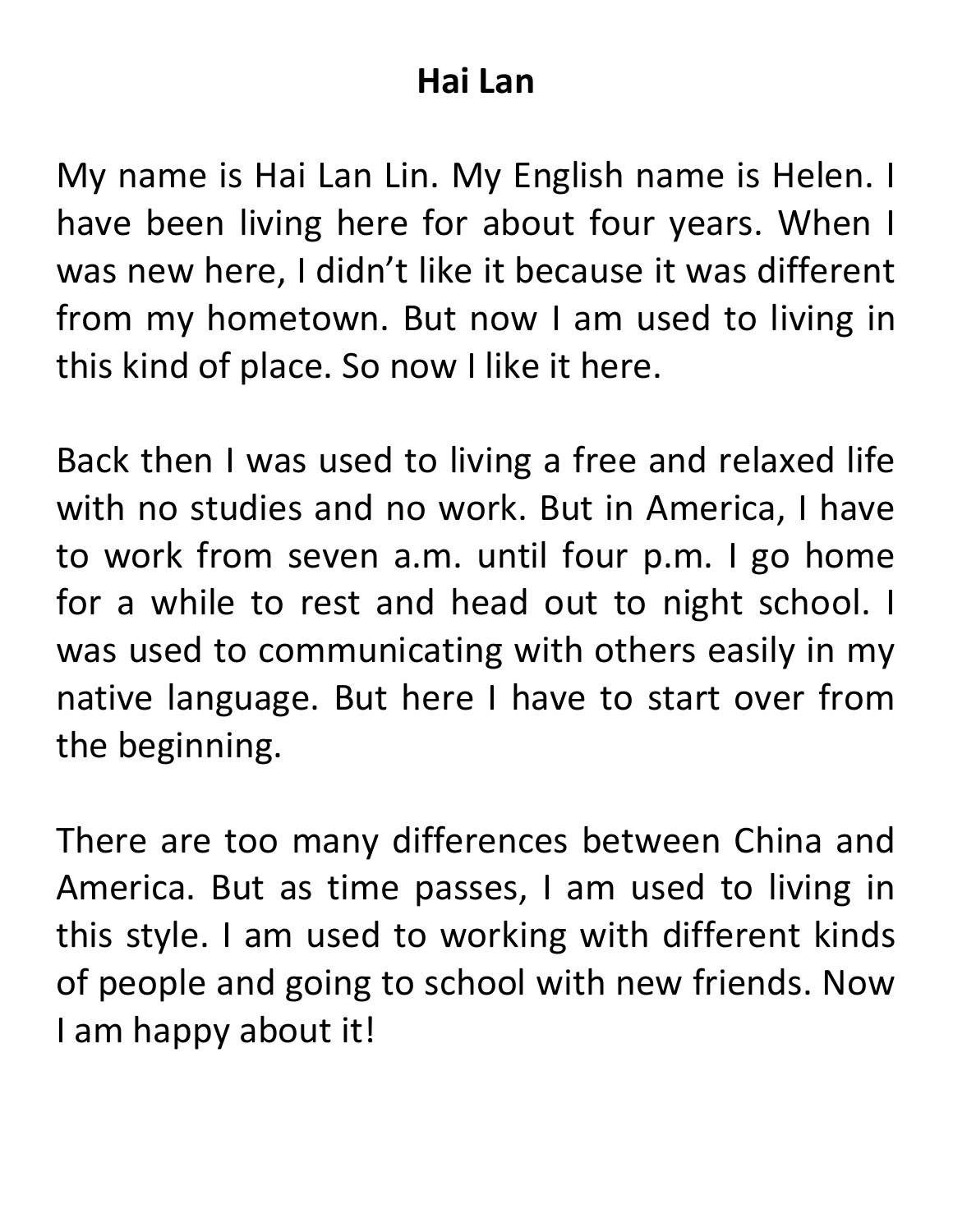# **Crystal**

Comparing my country to America, here life is different and there is more pressure than in my country. Some big cities, like Beijing or Shanghai, are like New York City. The rhythm of life in a city is very fast.

When I lived in my country, I used to go out with my friends. We could go to karaoke, go to the movies, have tea, gets massages, go to the bar, and play mahjong, but here after seven or eight o'clock, almost all the stores are closed and our days off are different.

In my hometown, we had our own house. We didn't need to pay rent and we could save more money. Here everybody has to work because we need the money to pay for everything. We can't lose our jobs although some people's jobs aren't as good as back home. They work in a restaurant or work as attendants. When I lived in my country, if I didn't want to work, I would quit my job and not work for a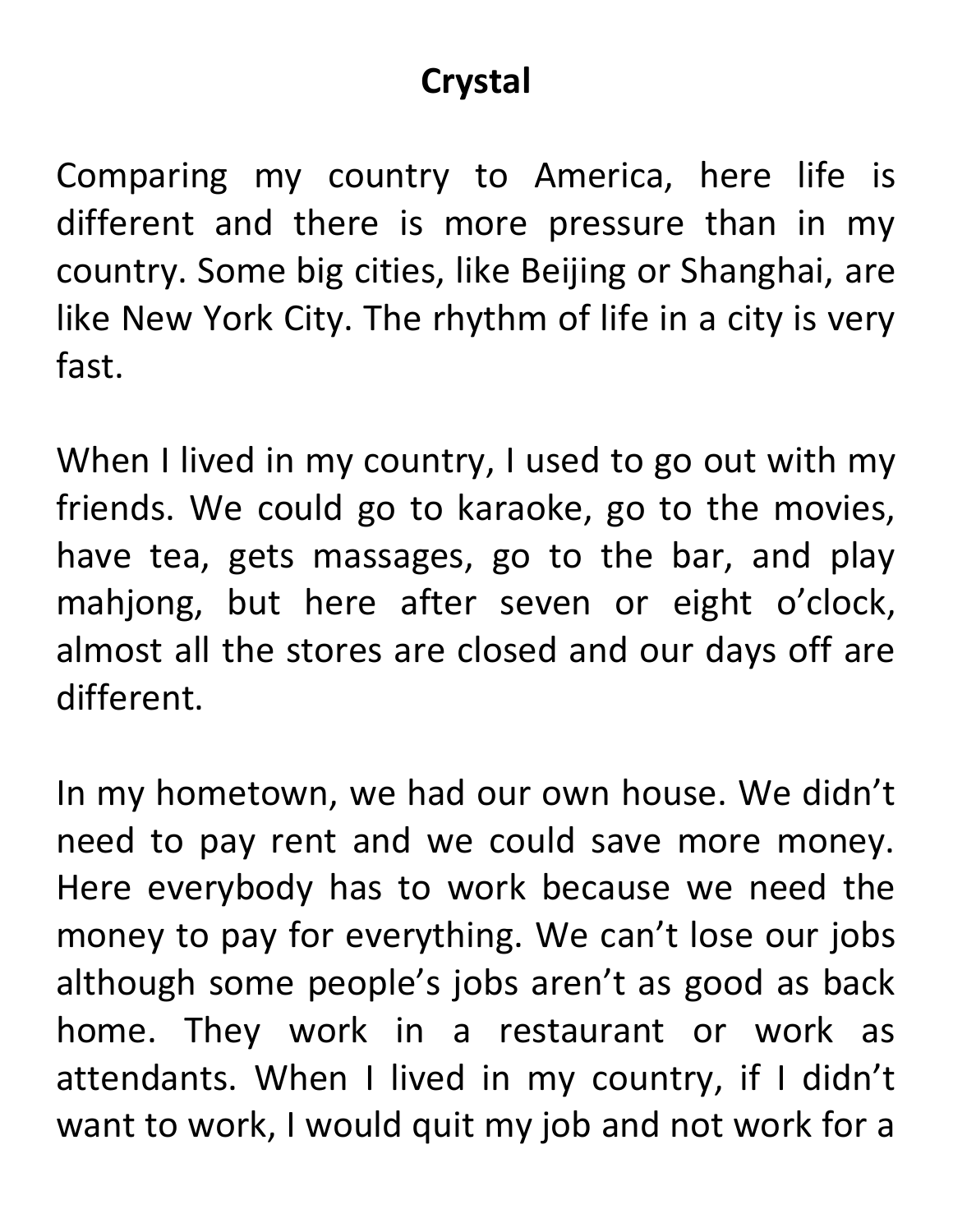few months—until I wanted to work, then I'd find a new job. Here, I can't do that because here it isn't easy to find a new job or being without work for a few months.

But I think sometimes pressure is good for people. It will push them to move up.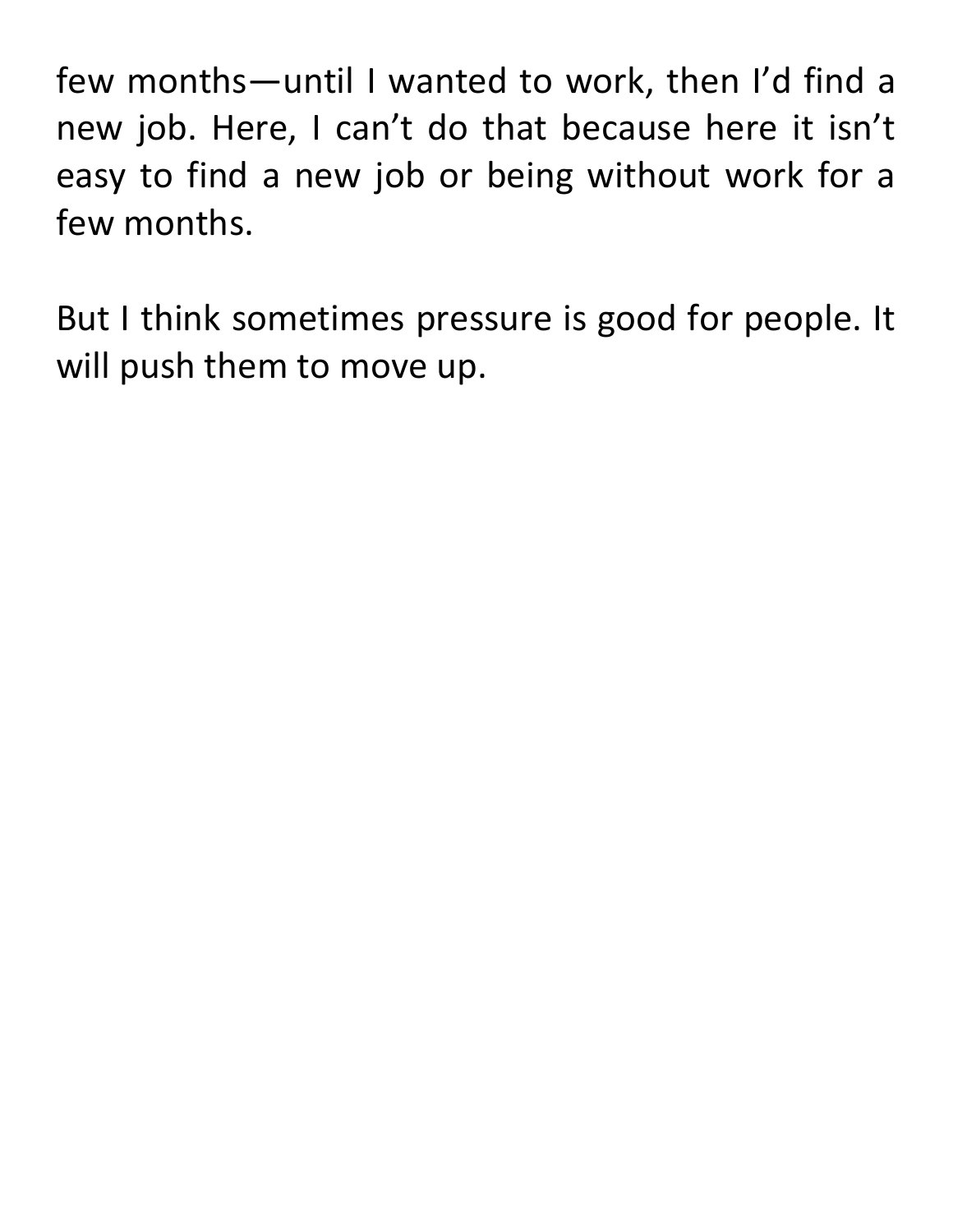# **Qing Xiu (Apple)**

I came to America two years ago, and that was the first time I left my native country, China, by myself. After two years, I've adapted to life here, mostly. And I found out some similarities and differences between China and America.

There's an old saying in China: "Life is clothes, food, housing and travel." The people here love fashion too, but the fashion is American style. In China, I used to dress myself in Asian fashion. But after I came here, I started changing my style to a more Western style.

In China, I used to eat fresh vegetables, seafood, and so on. However, in America, because of the prices of the food—chicken and pork are much cheaper than the seafood—I eat a lot of meat and fast food.

In New York City, mass transit is the major transportation for most New Yorkers. In China, I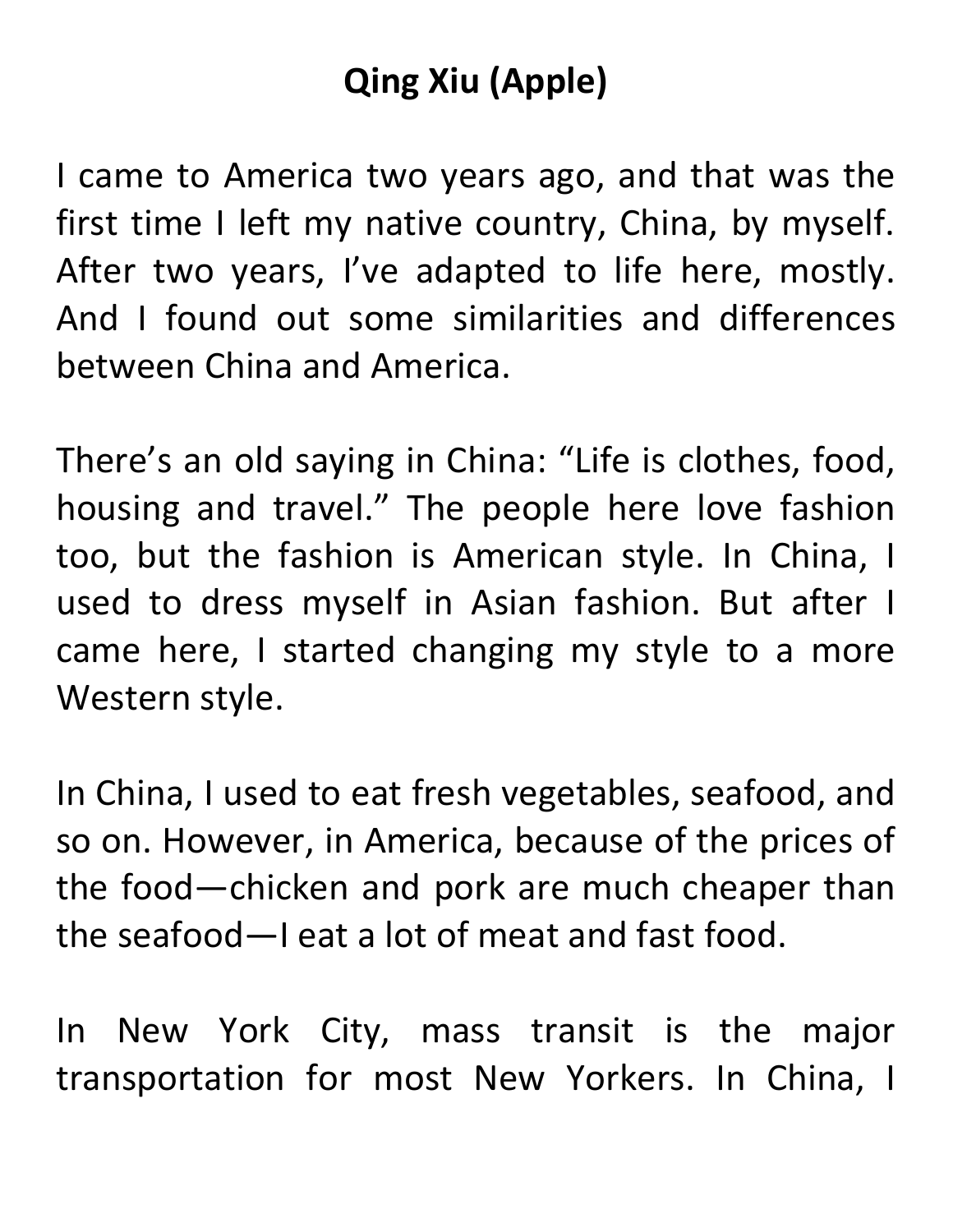used to take the bus to work and travel around the city, so I don't have trouble with traveling.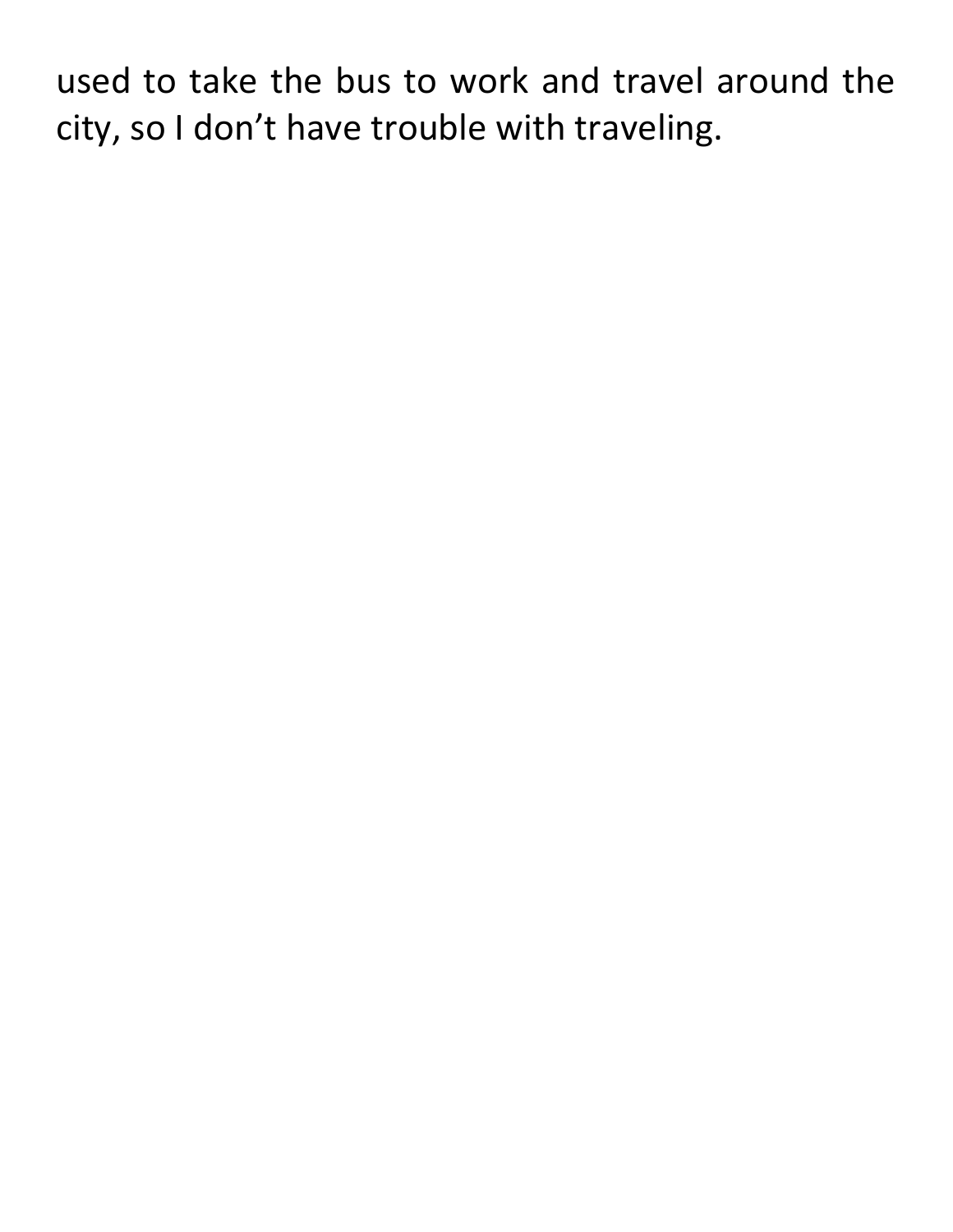### **Svetlana**

I was born and raised in Tajikistan. It's a very nice and small country in Middle Asia with nice nature. I used to travel and see a lot of it. I travel here when I have the possibility.

The population of Tajikistan is eight million people and in the U.S. there are more than 315 million people. The ancient culture of Tajikistan is different from the U.S. It's an old traditional country with Tajik people and their religion is Islam.

I used to know a lot of interesting things about famous people and places—for example, Avicenna, Omar Khayyam, and the Pamir Mountains. In the U.S. there are American people, and they have different nationalities and religions.

In my country, I used to work as an economist and here I'm a home attendant.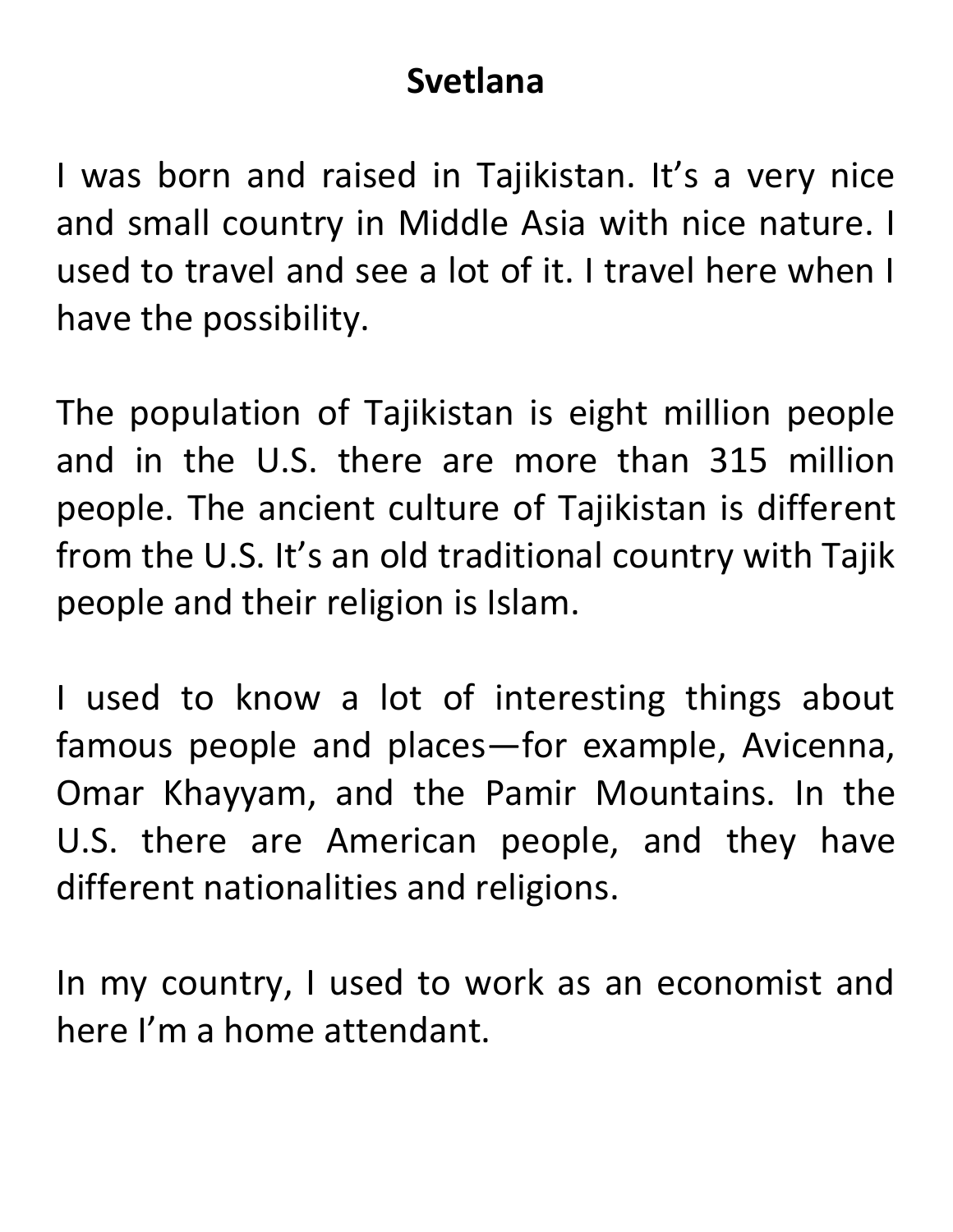The climate in Tajikistan is hot. I am used to warm weather. I also used to eat fresh fruits and vegetables, which I liked very much. Here I go to supermarkets. I used to go to the lake and swim often. Here I do it rarely.

People in Tajikistan are very friendly. I used to have a lot of nice friends. I have good friends here too.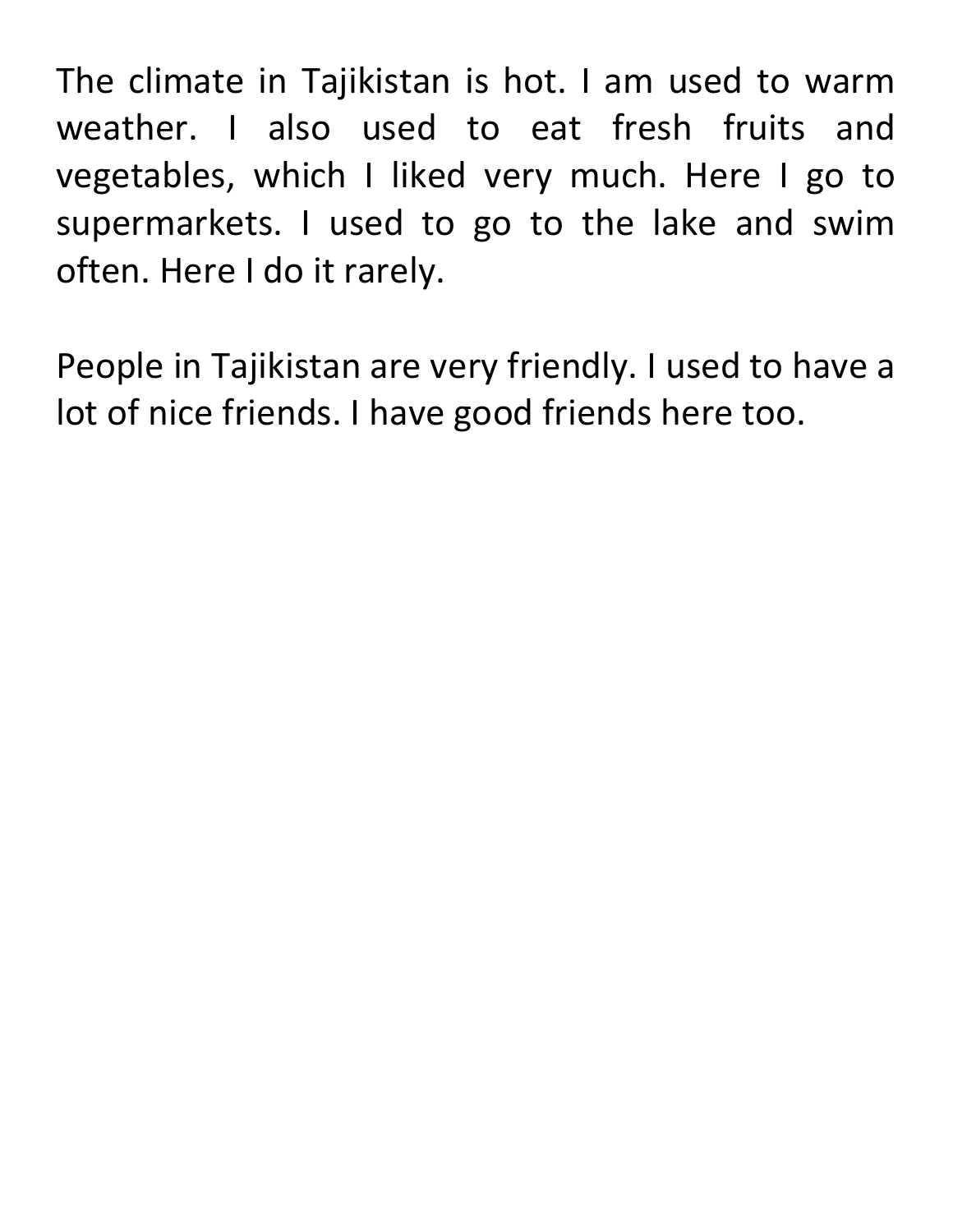#### **Paula**

China is my native country. The weather is very different from the weather in the U.S.A. When I arrived in the United States, I didn't like it here. New York has a lot of snow. The winter season is freezing; it made me homesick. But now I'm used to living in New York City.

The other thing that is different is how people obey the traffic rules. When I visited my hometown two years ago, I was afraid to cross the road because many people were riding on bicycles for their transportation. When the light turned red, the bicycle riders were still moving. They did not obey the traffic rules.

But one thing is similar to the United States: many people love animals. When I was a child, I had chickens, dogs and cats. I don't have animals anymore because my home is too small, but I do have friends who have cats and dogs. I visit them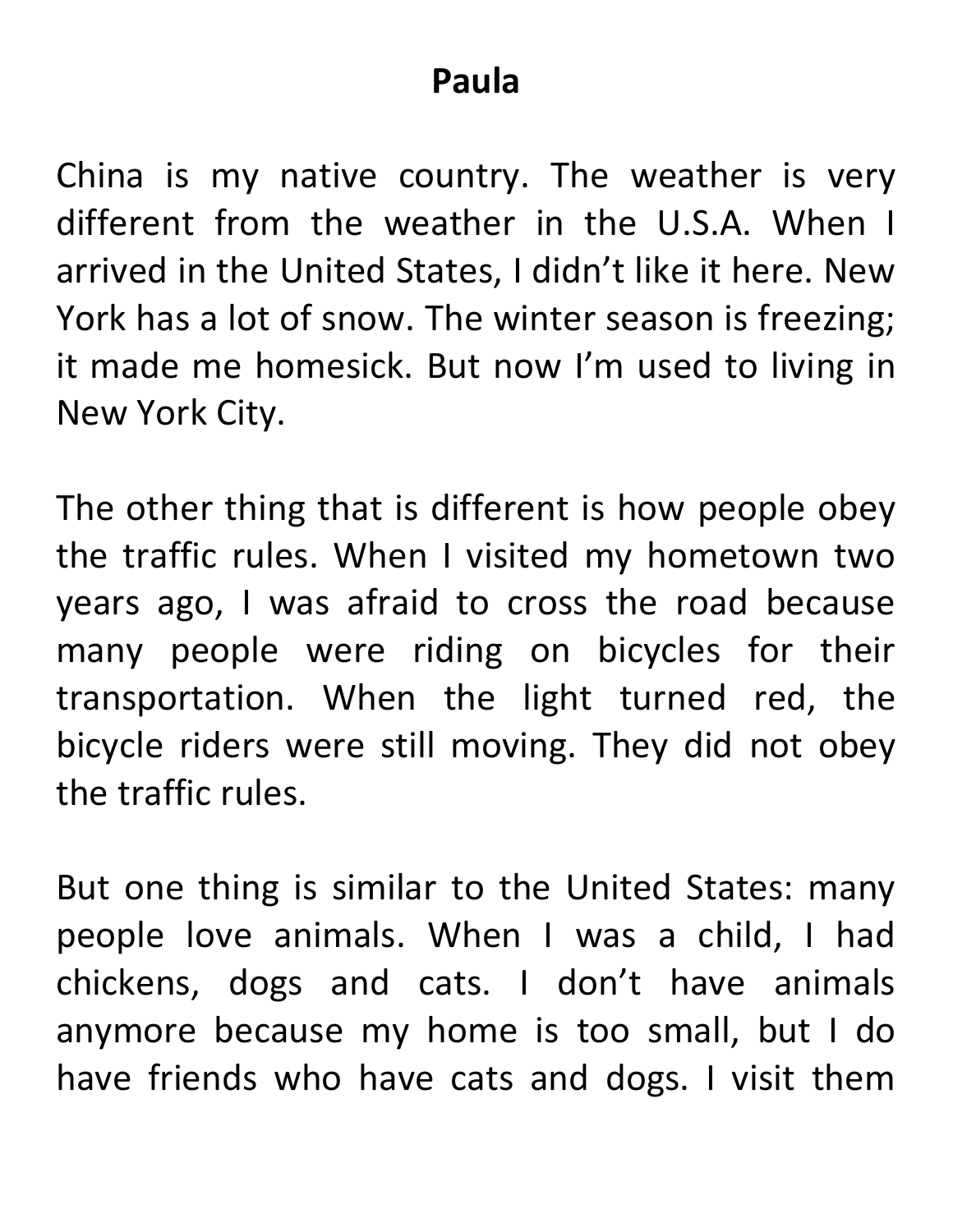sometimes. I have a great time when I stay with my friends and their pets.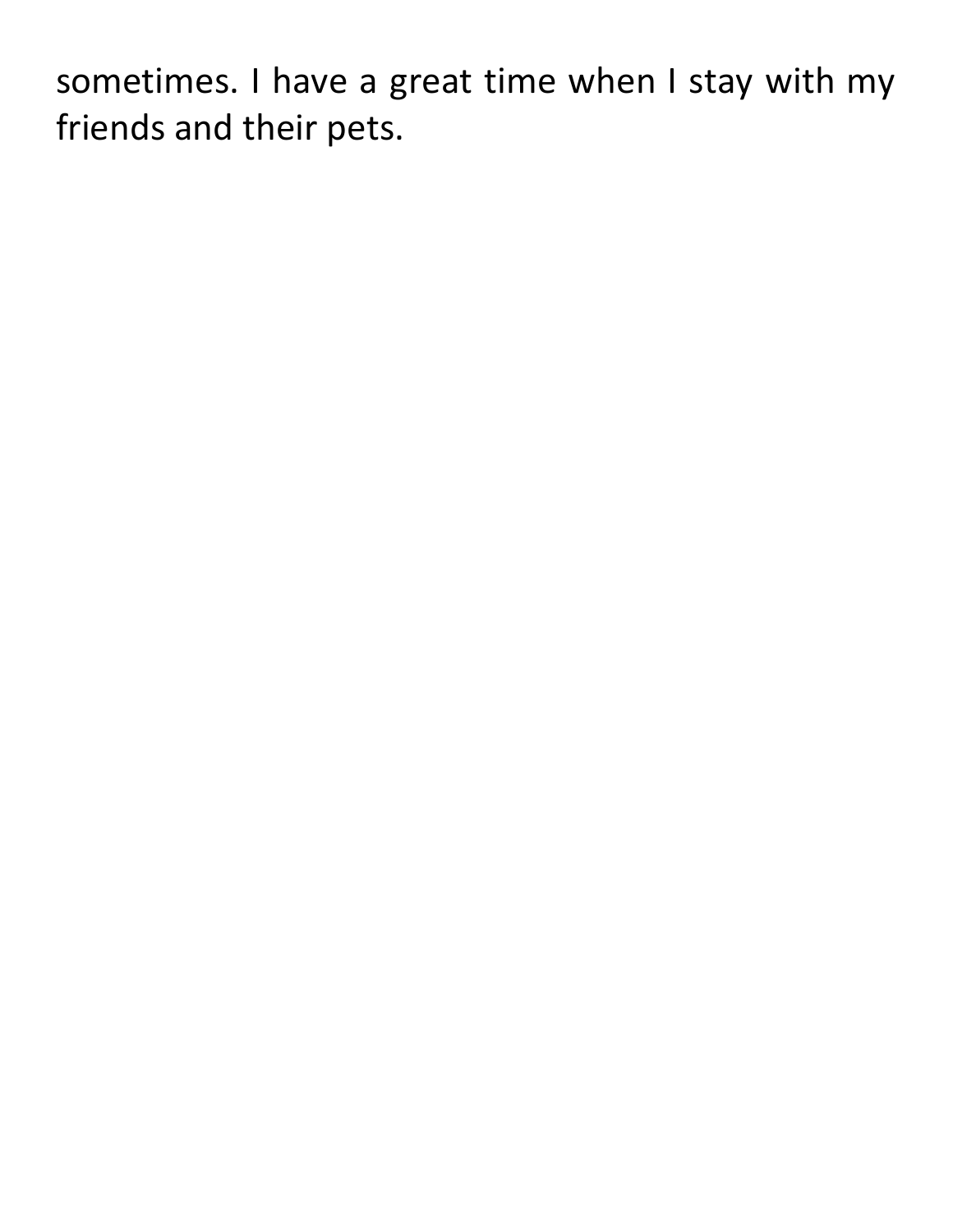### **Yan Ci**

I have changed a lot in the last few years. I used to be short and outgoing. But now I am tall and quiet. I used to hate the tests. But now I am not afraid of tests at all. After school, I used to spend time with friends. But now I am used to being alone.

I grew up in the countryside. It has mountains and fields. I used to go on a picnic with friends on weekends. But now I live in a big city, so I go shopping on weekends.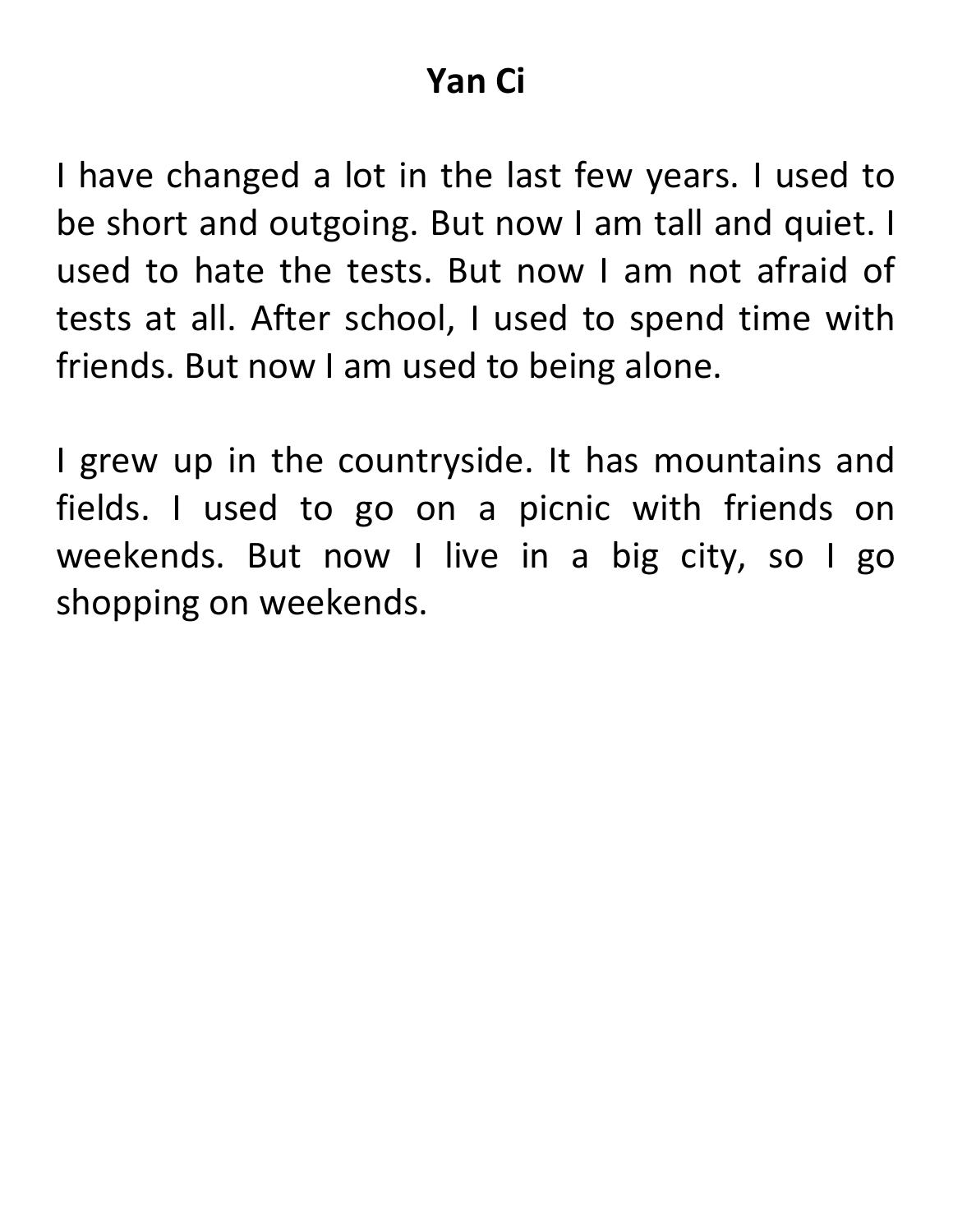# **Dennis**

I used to live in the Dominican Republic, but now I live in New York. I love this city a lot, but I miss my hometown. I used to live with my parents and siblings. We are a large family: six brothers and six sisters and me. Now I live with my younger sister.

When I was a child, I used to walk to school. It was a bit far. Now people go on motor bikes or bikes. Here I take a train or bus when I need to go to work or go to school.

In my hometown, I used to play volleyball. I used to go dancing with my friends. We had a good time together. Here, I don't have much time to go dancing or play volleyball, but I do other things. I go to Central Park for a walk or go jogging. Also I go out for dinner or go shopping with my friends.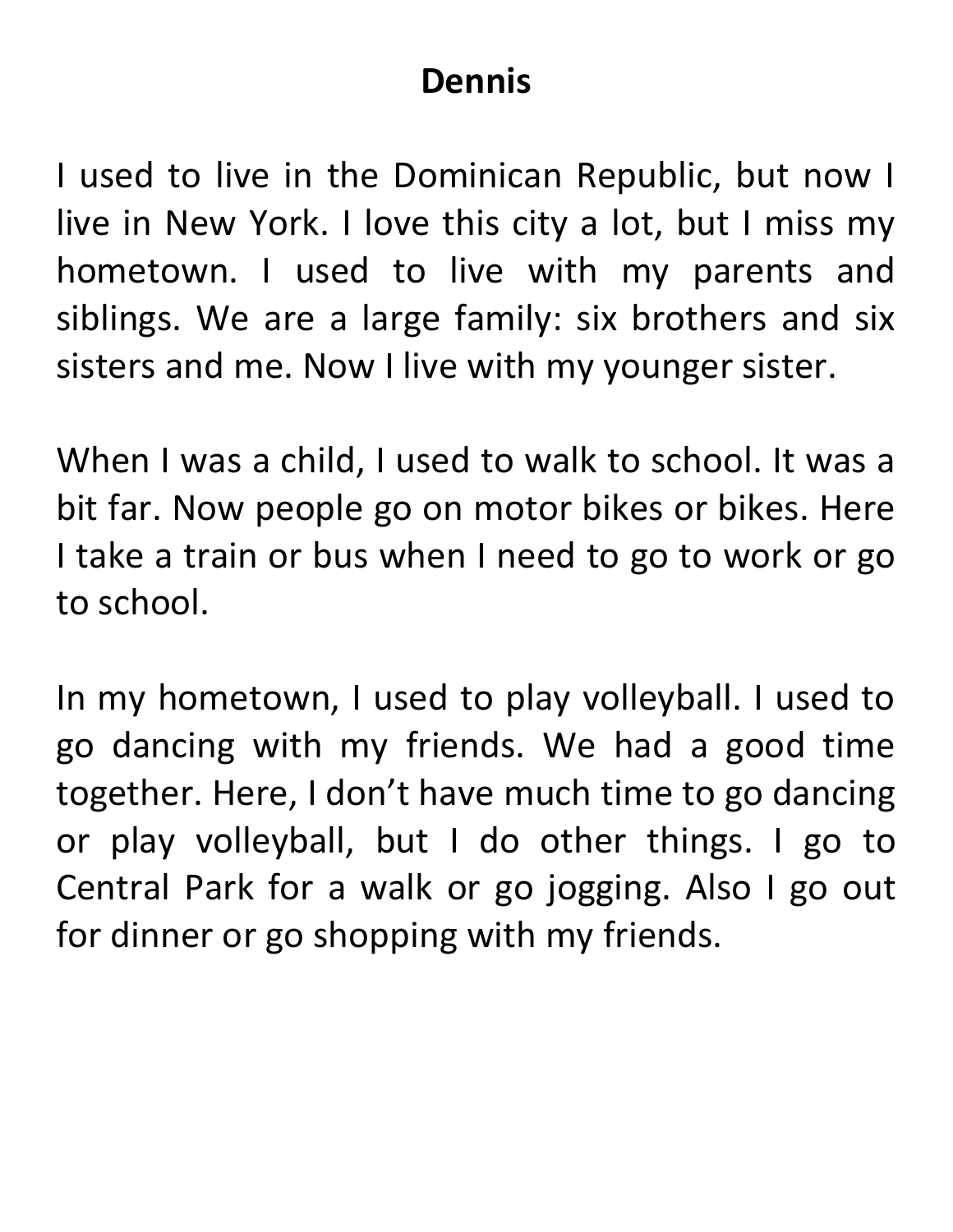# **Zhong You (Nevill)**

My life here and in China is roughly the same, but totally different.

In China, I seldom ate with my family, but when I'm here, I not only eat with them, I also live with them.

In China, I usually walked to work because the office was very close to my house, but here I take the subway.

In China, when I graduated from high school, I never used to take another class, but here I'm enrolled in a few English classes.

In China, I just loved animals, but when I came here, I not only love animals, I also want to take courses to become a veterinarian.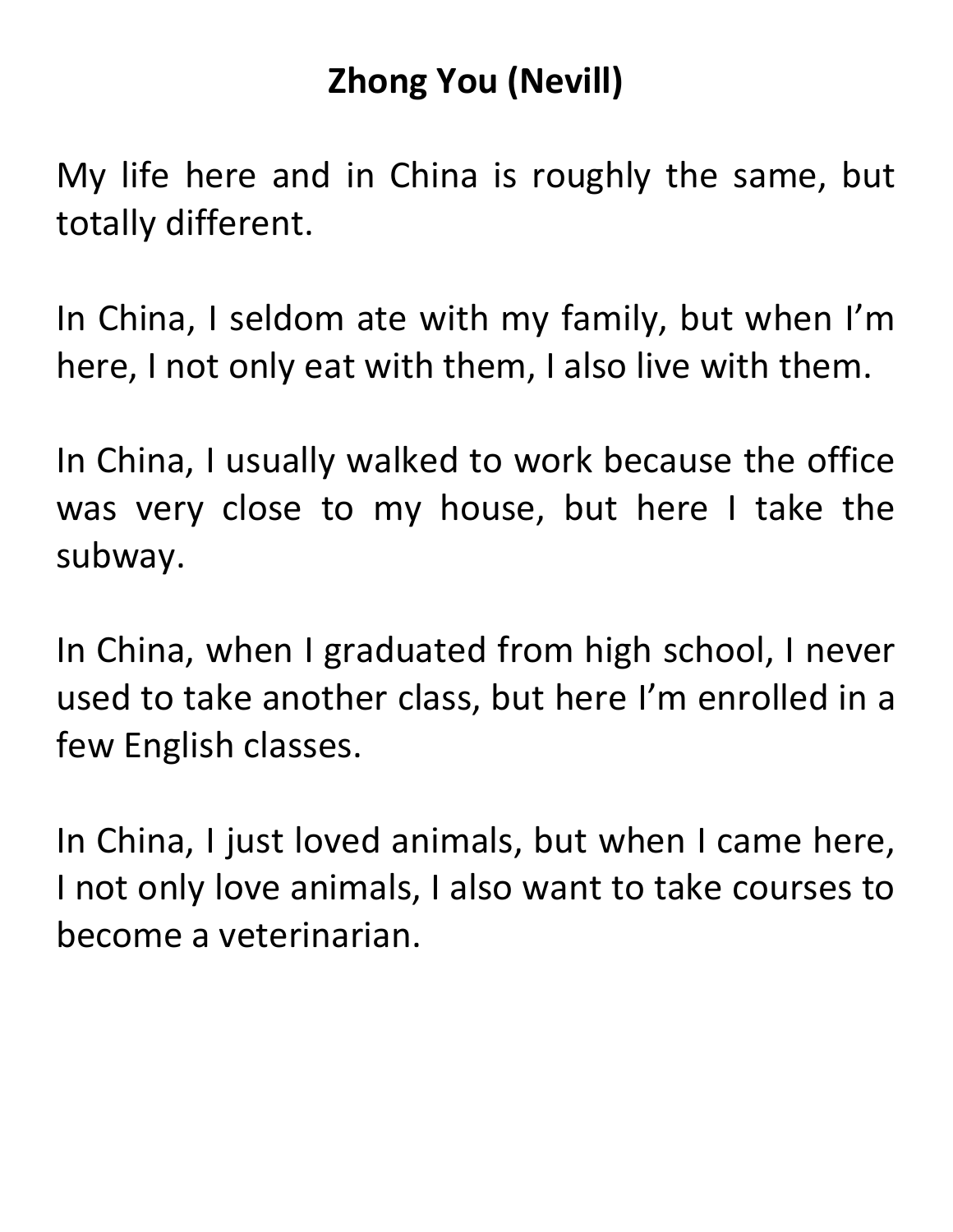#### **German**

I used to live with my parents in Mexico. Before I traveled to the U.S.A. twenty years ago, my life was so different. Why was it so different? Because I wasn't married then.

Now I live with my family. I have two beautiful kids a boy and a girl. My son is ten years old and my daughter is fifteen years old.

My life is so different in the U.S. because now I speak English and I get to make money—dollars!

So I want to say thank you to University Settlement and also all the staff for this big opportunity to learn English. And I especially want to say thanks to God.